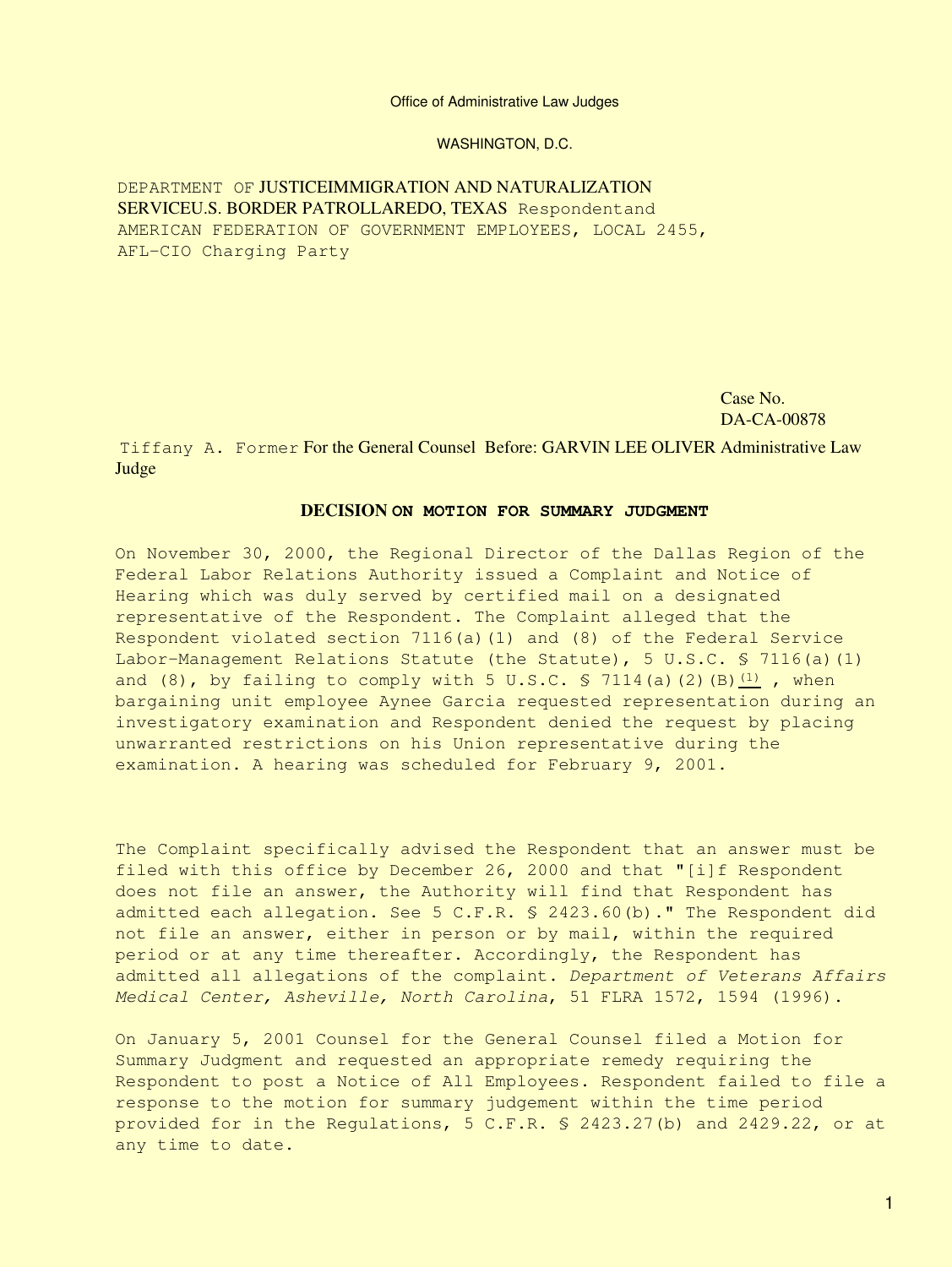Based on the allegations of the Complaint, the admissions by operation of section 2423.20(b) of the Authority's Rules and Regulations, and all the pleadings, it appears that there are no genuine issues of material fact and that the General Counsel is entitled to Summary Judgment as a matter of law. Accordingly, I make the following findings of fact, conclusions of law, and recommendations.

#### **Findings of Fact**

 The Respondent, Department of Justice, Immigration and Naturalization Service, U.S. Border Patrol, Laredo, Texas, is an agency under 5 U.S.C. § 7103(a)(3).

The American Federation of Government Employees, AFL-CIO (AFGE), is a labor organization under 5 U.S.C. § 7103(a)(4) and is the exclusive representative of a unit of employees appropriate for collective bargaining at the U.S. Border Patrol. The American Federation of Government Employees, Local 2455 (the Union), is an agent of AFGE for the purpose of representing employees of Respondent within the unit.

On or about September 8, 2000, the Respondent, by Mike Douglas, a Supervisory Border Patrol Agent, and a supervisor or management official under 5 U.S.C. § 7103(a)(10) and (11) acting on behalf of Respondent, conducted an examination of bargaining unit employee Aynee Garcia for the purpose of gathering information regarding an allegation of misuse of government property.

The examination was in connection with an investigation. Garcia reasonably believed that the examination could result in disciplinary action and requested Union representation.

The Respondent denied Garcia's request for representation at the examination by placing unwarranted restrictions on the representative during the examination.

 By the conduct described, the Respondent failed to comply with 5 U.S.C.  $$7114(a)(2)(B).$ 

**Discussion and Conclusions**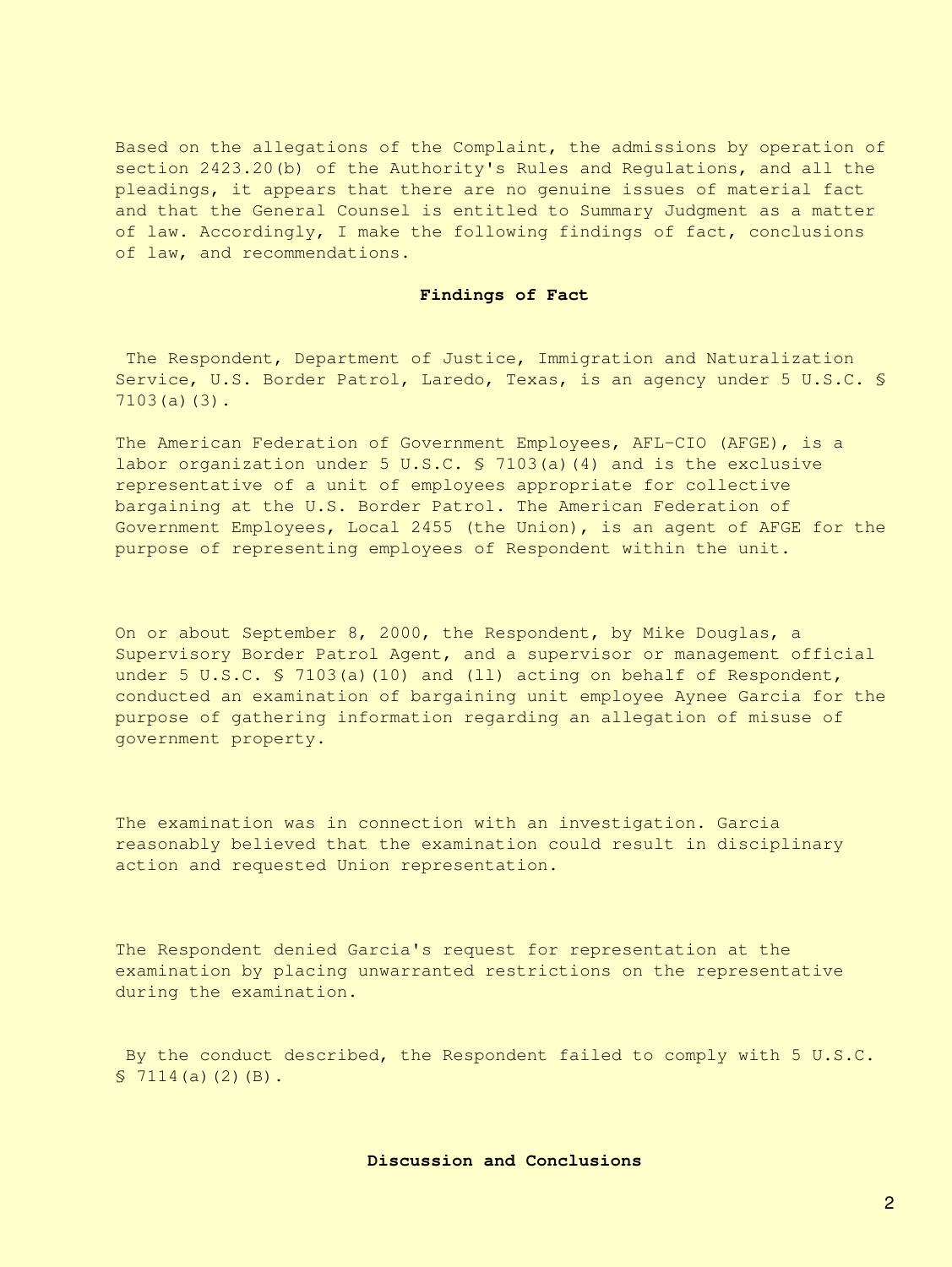Based on the admitted material facts by operation of section 2423.20(b) of the Authority's Rules and Regulations, it is concluded that the Respondent violated section  $7116(a)(1)$  and  $(8)$  of the Statute, as alleged, by failing to comply with 5 U.S.C.  $\frac{1}{2}$  7114(a)(2)(B). The Authority has consistently held that a union representative must be given the opportunity to actively participate in an examination of a unit employee conducted pursuant to section 7114(a)(2)(B). *See National Aeronautics and Space Administration v. FLRA*, 119 S. Ct. 1979 (1999); *United States Department of Justice, Bureau of Prisons, Safford, Arizona*, 35 FLRA 431, 440 (1990).

Among other things, Counsel for the General Counsel requests that the Respondent be ordered to repeat the examination of Aynee Garcia with the statutory participation of his Union representative. The proposed remedy would effectuate the purposes and policies of the Statute.

Based on the above findings and conclusions, it is recommended that the Authority issue the following Order:

#### **ORDER**

 Pursuant to section 2423.41(c) of the Authority's Rules and Regulations and section 7118 of the Federal Service Labor-Management Relations Statute, it is hereby ordered that the Department of Justice, Immigration and Naturalization Service, U.S. Border Patrol, Laredo, Texas, shall:

1. Cease and desist from:

(a) Placing unwarranted restrictions on a Union representative during an examination of a bargaining unit employee in connection with an investigation where such representative has been requested by the employee and the employee reasonably believes that the examination may result in disciplinary action against him or her.

(b) In any like or related manner, interfering with, restraining, or coercing its employees in the exercise of their rights assured by the Federal Service Labor-Management Relations Statute.

2. Take the following affirmative action in order to effectuate the purposes and policies of the Federal Service Labor-Management Relations Statute:

(a) Upon request of the American Federation of Government Employees, Local 2455, AFL-CIO, and Aynee Garcia, repeat the examination of Anyee Garcia that occurred on about September 8, 2000. In repeating the examination, afford Aynee Garcia the statutory right to union representation.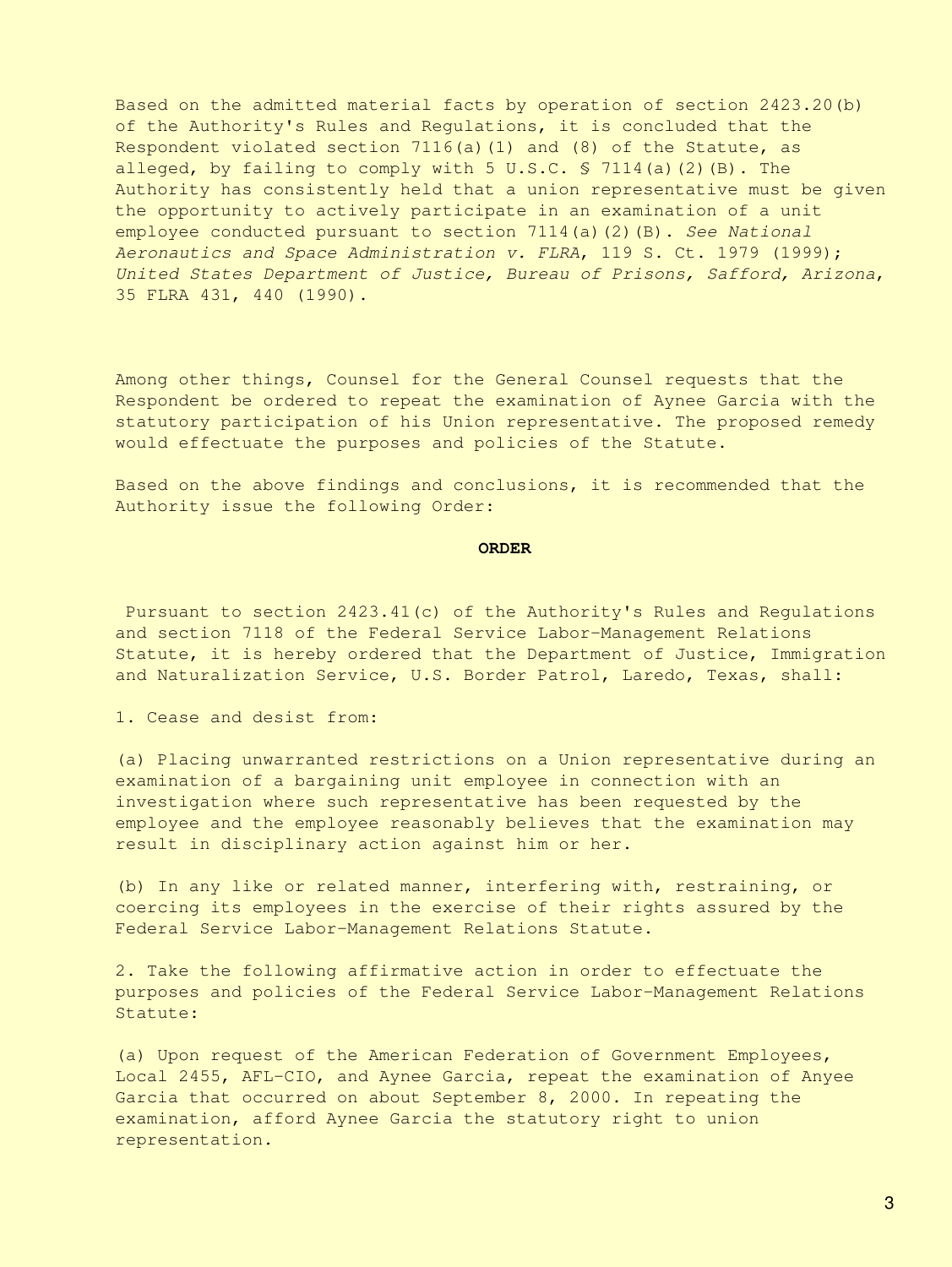(b) Ensure that no disciplinary action is taken against Anyee Garcia as a result of any information obtained as a result of the examination on or about September 8, 2000 when Garcia requested and was denied the active participation of a Union representative.

(c) Post at its facilities in the Laredo, Texas Sector**,** where bargaining unit employees represented by the American Federation of Government Employees, Local 2455, AFL-CIO, are located, copies of the attached Notice on forms to be furnished by the Federal Labor Relations Authority. Upon receipt of such forms, they shall be signed by the Chief Border Patrol Agent, and shall be posted and maintained for 60 consecutive days thereafter, in conspicuous places, including all bulletin boards and other places where notices to employees are customarily posted. Reasonable steps shall be taken to ensure that such Notices are not altered, defaced, or covered by any other material.

(d) Pursuant to section 2423.41(e) of the Authority's Rules and Regulations, notify the Regional Director, Dallas Regional Office, Federal Labor Relations Authority, in writing, within 30 days from the date of this Order, as to what steps have been taken to comply herewith.

Issued, Washington, DC, January 25, 2001.

GARVIN LEE OLIVER

Administrative Law Judge

 $\overline{\phantom{a}}$  , which is a set of the set of the set of the set of the set of the set of the set of the set of the set of the set of the set of the set of the set of the set of the set of the set of the set of the set of th

## **NOTICE TO ALL EMPLOYEES**

#### **POSTED BY ORDER OF THE**

## **FEDERAL LABOR RELATIONS AUTHORITY**

The Federal Labor Relations Authority has found that the Department of Justice, Immigration and Naturalization Service, U.S. Border Patrol, Laredo, Texas, violated the Federal Service Labor-Management Relations Statute, and has ordered us to post and abide by this Notice.

# **WE HEREBY NOTIFY OUR EMPLOYEES THAT**:

WE WILL NOT place unwarranted restrictions on a Union representative during an examination of a bargaining unit employee in connection with an investigation where such representative has been requested by the employee and the employee reasonably believes that the examination may result in disciplinary action against him or her.